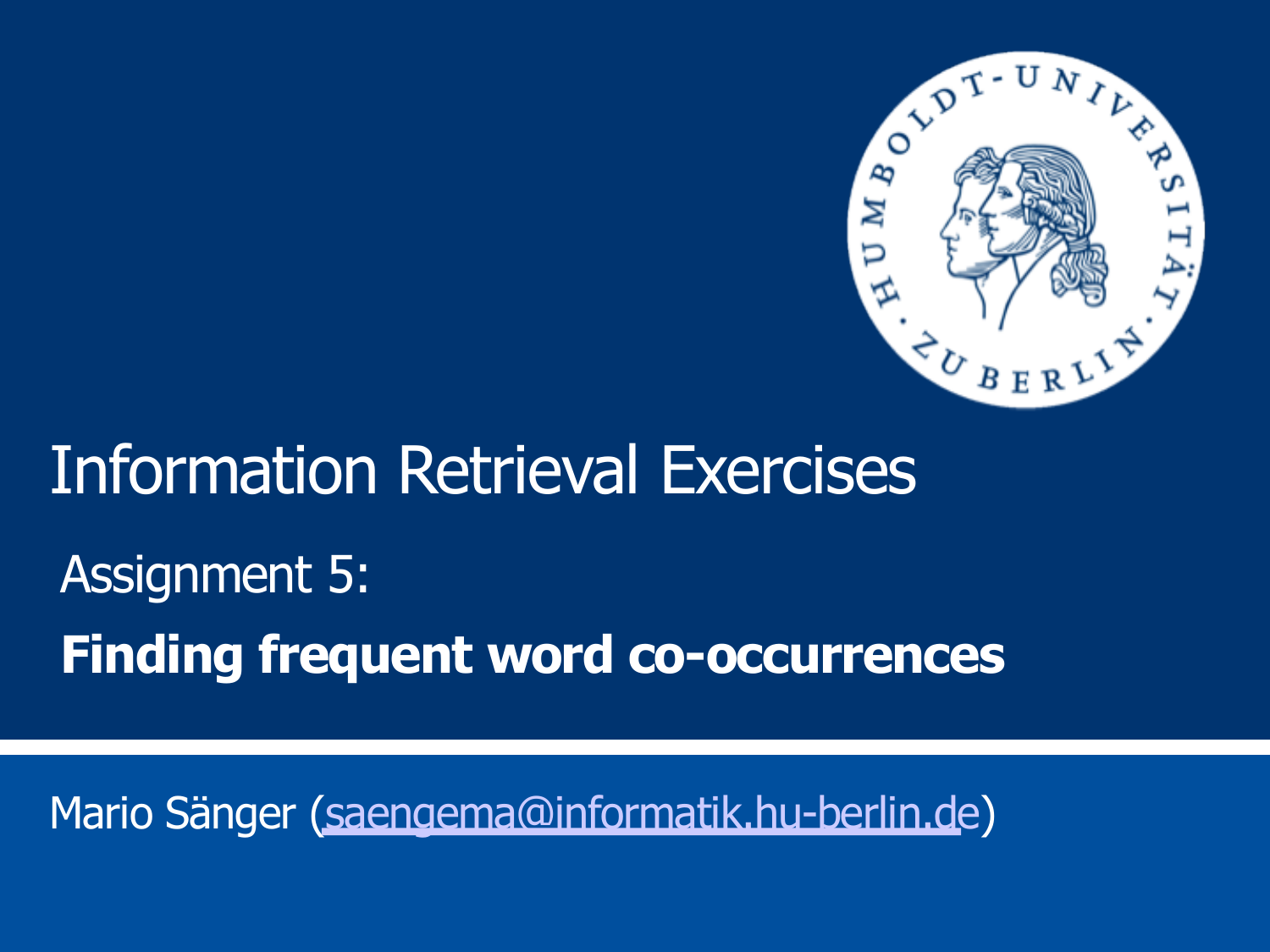# **Collocations**

• A collocation is a sequence of tokens that correspond to some conventional way of saying things [MS99]

– Examples: strong tea, crystal clear, whisper softly

- One way to find collocations is to search for cooccurrences that appear more often than would be expected by chance
	- Two terms co-occur if they appear together in a context (e.g. a sentence or a window of  $n$  words)
- Assignment 5: Find all over-represented co-occurrences among a reduced set of words in the IMDB corpus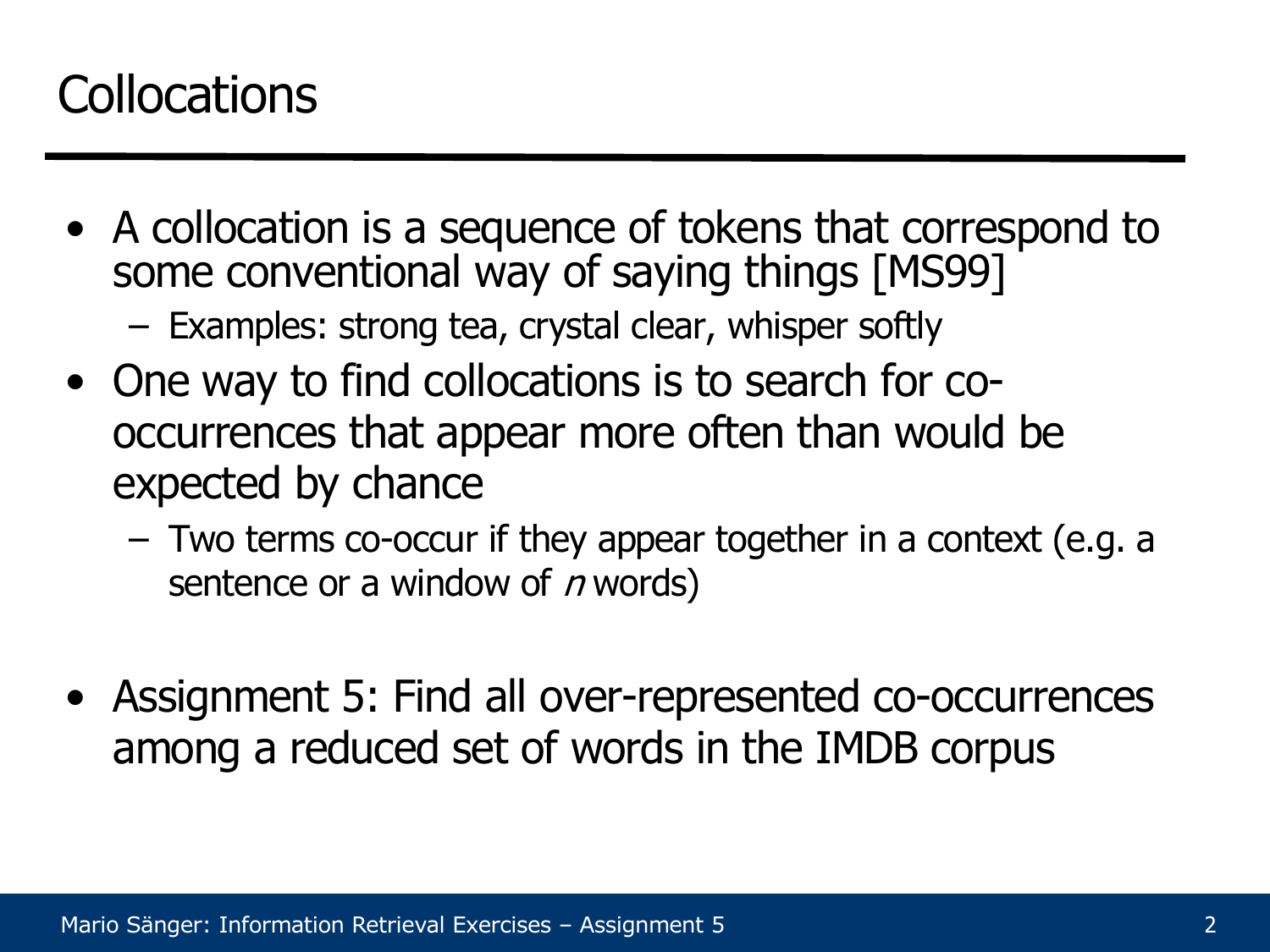# Finding Frequent Co-occurrences

- Parse the title and plot descriptions from the plot. list
- Use pre-processing from assignment 2
	- Tokenization at spaces, line breaks, dots, commas, colons, question marks and exclamation marks ([...!?])
	- Lower-case all tokens
- Since we don't detect sentence borders, we only consider subsequent occurrences of the two tokens as cooccurrence!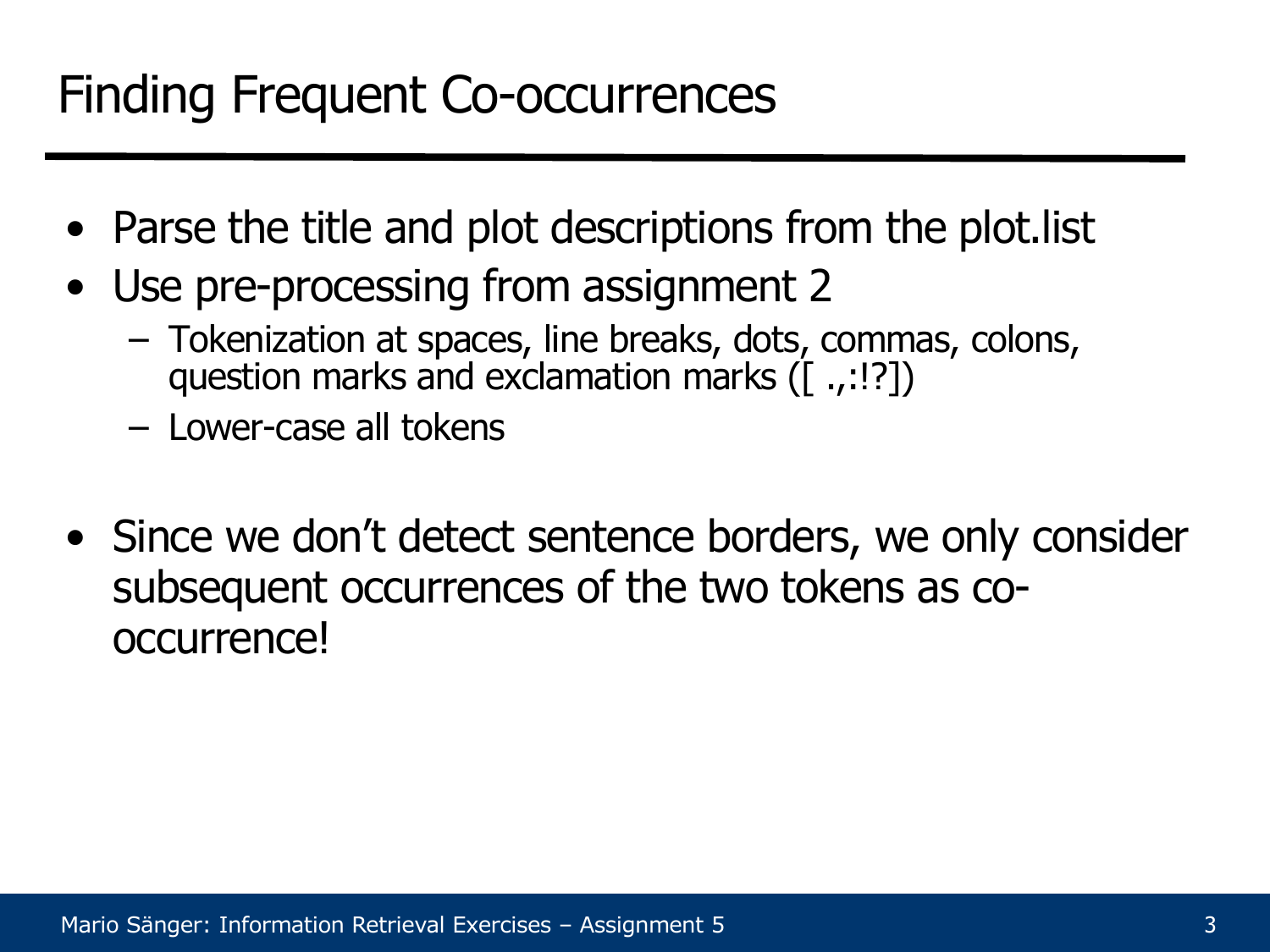# Finding Frequent Co-occurrences

- Disregard all tokens that are stop words based on the "Default English stopwords list" from ranks.nl
	- See<http://www.ranks.nl/stopwords>
	- Don't remove stop words from the corpus, only disregard cooccurrences containing them
- Disregard infrequent tokens with less than 1000 total occurrences in the corpus
- Again, both tokens have to subsequent to one another (in the corpus) and neither may be a stop word or appear less than 1000 times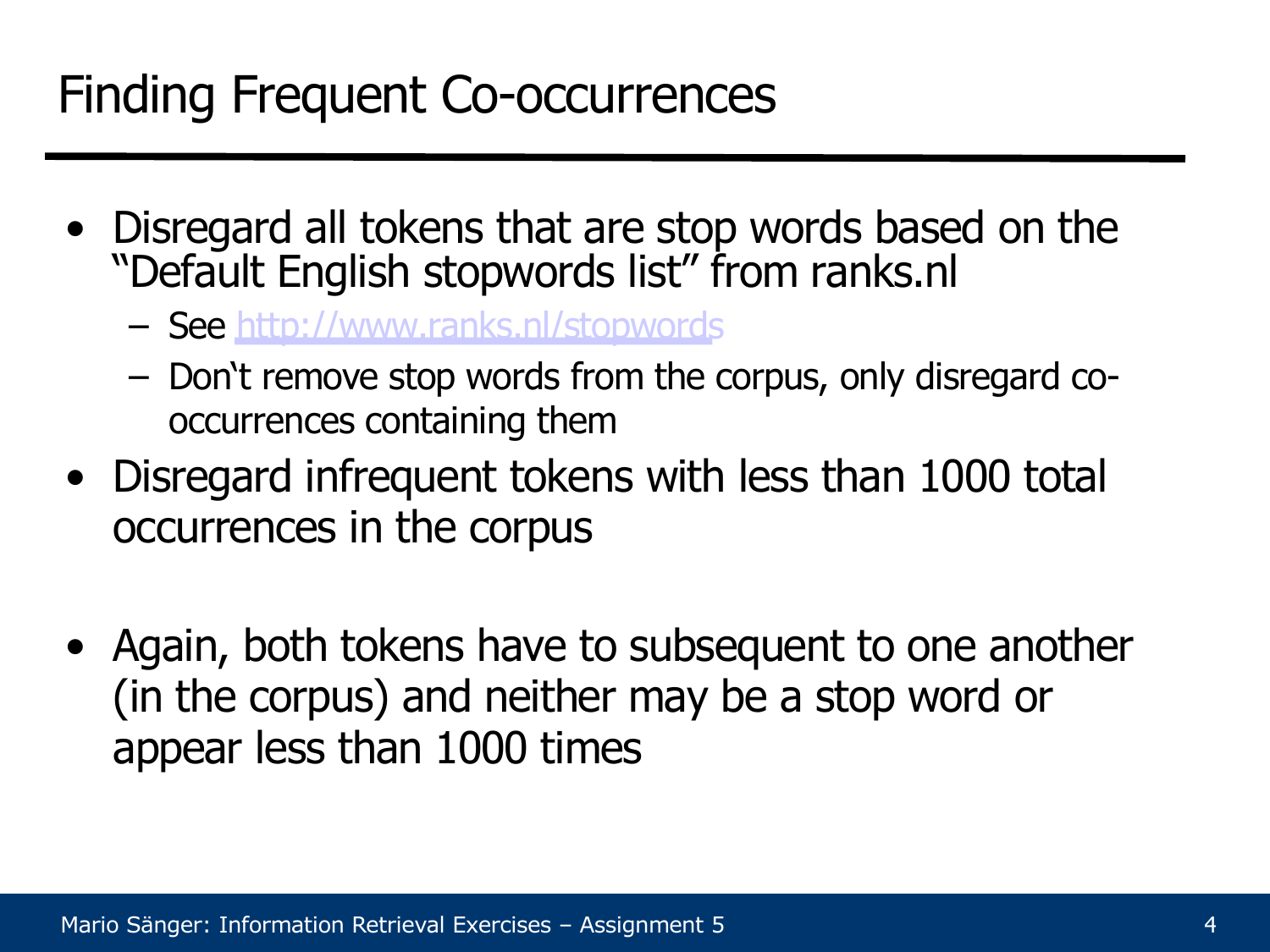• Sort co-occurrences (descending) by the following score:

$$
s(t, t') = \frac{2 \cdot F(t, t')}{F(t) + F(t')}
$$

- $F(t)$  is the frequency of token t in the corpus
- $-$  F(t,t') is the frequency of bigram t,t' in the corpus
- A bigram is a sequence of two adjacent tokens
- Report the top 1000 co-occurrences along with their score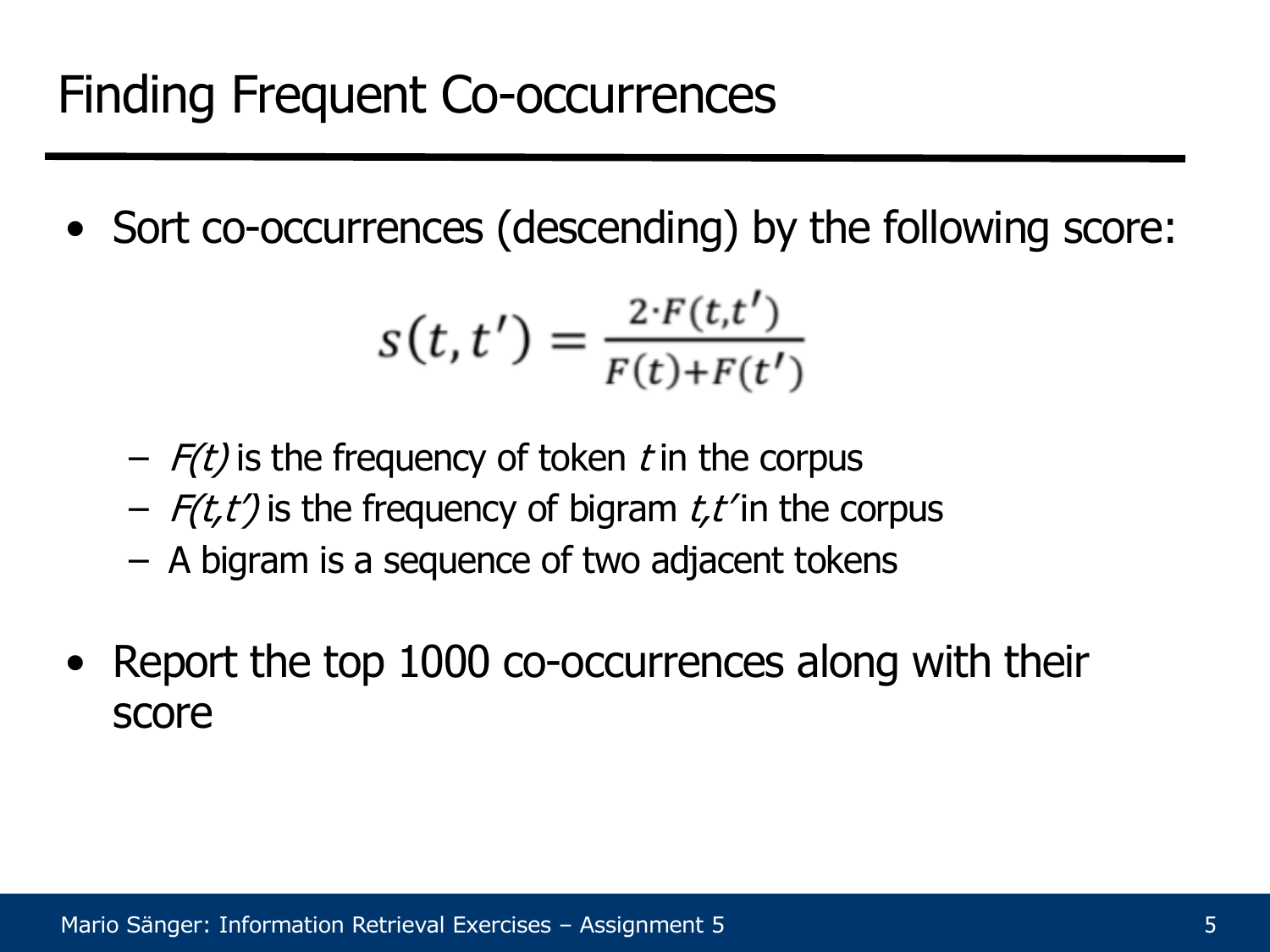#### Example

- Stop words:
	- about, against, and, be, me, the, this, was, and, with
- Sentences
	- the crystal clear water rose against the coast, merging with the sky
	- let me be crystal clear about this, Rose
	- the red sun rose and the sky turned clear
- Token and bigram frequencies
	- F(crystal)=2, F(clear)=3, F(water)=1, F(rose)=3, F(sky) =2, ...
	- F(crystal,clear)=2, F(water,rose)=1, F(rose,sky)=0, ...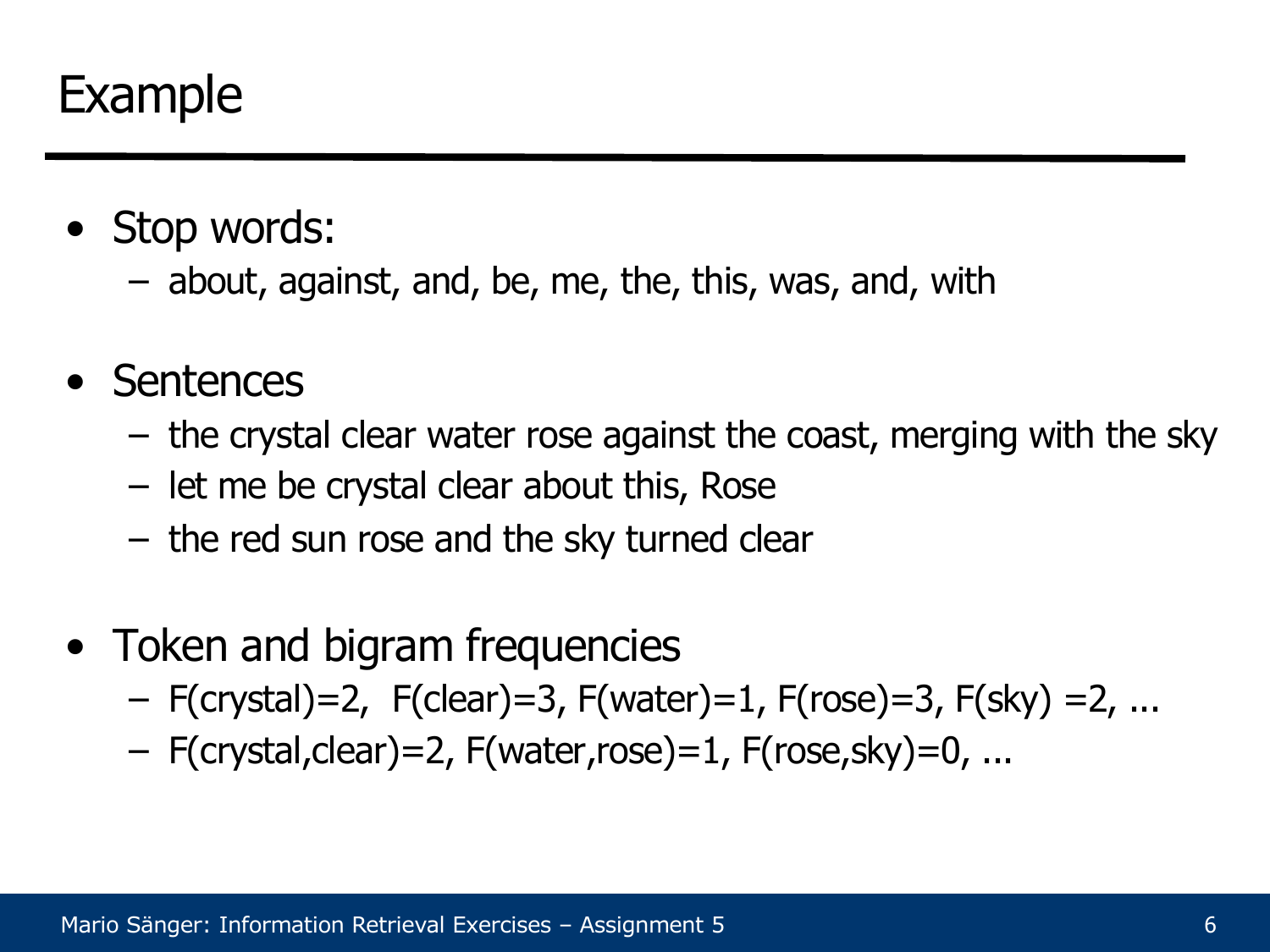#### Example

- Token and bigram frequencies
	- $-$  F(crystal)=2, F(clear)=3, F(water)=1, F(rose)=3, F(sky) =2,...
	- $-$  F(crystal, clear) = 2, F(water, rose) = 1, F(rose, sky) =  $0, \ldots$
- Co-occurrence scores:

$$
s(\text{crystal, clear}) = \frac{2 \cdot F(\text{crystal, clear})}{F(\text{crystal}) + F(\text{clear})} = \frac{2 \cdot 2}{2 + 3} = \frac{4}{5}
$$

$$
s(\text{water, rose}) = \frac{2 \cdot F(\text{water,rose})}{F(\text{water}) + F(\text{rose})} = \frac{2 \cdot 1}{1 + 3} = \frac{1}{2}
$$

$$
s(\text{rose, sky}) = \frac{2 \cdot F(\text{rose, sky})}{F(\text{rose}) + F(\text{sky})} = \frac{2 \cdot 0}{3 + 2} = 0
$$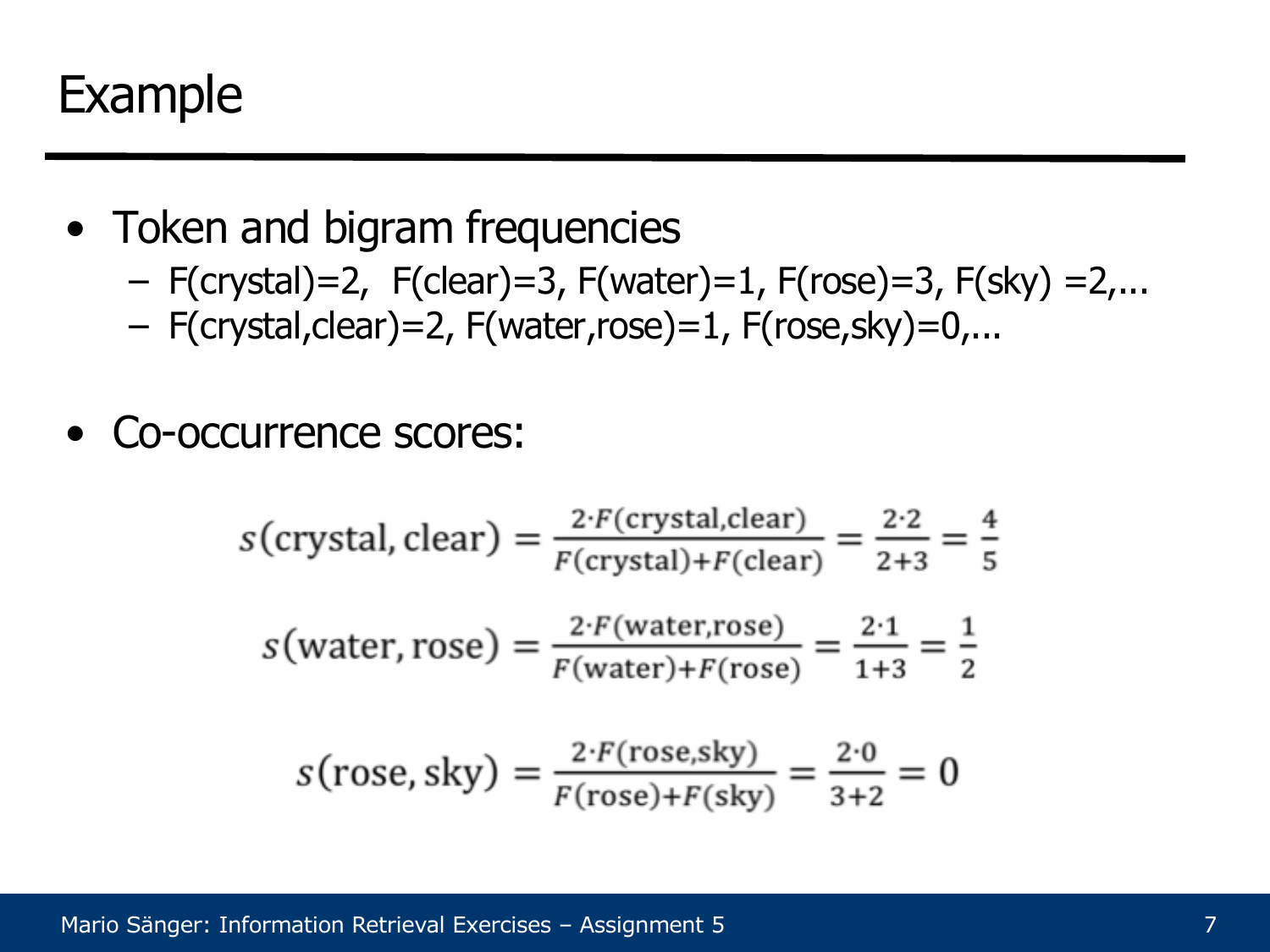# Computation details

Regard title and plot as well as plots from different authors as different texts

MV: "The Simpsons" (2018) {Springfield Splendor}

PL: The best

PL: episode.

BY: foo@example.com

PL: A rather dull episode.

#### **Potential bigrams:**

the simpsons the best best episode a rather rather dull dull episode

• Note: Some of these bigrams will later be discarded due to containing a stop word or infrequent word!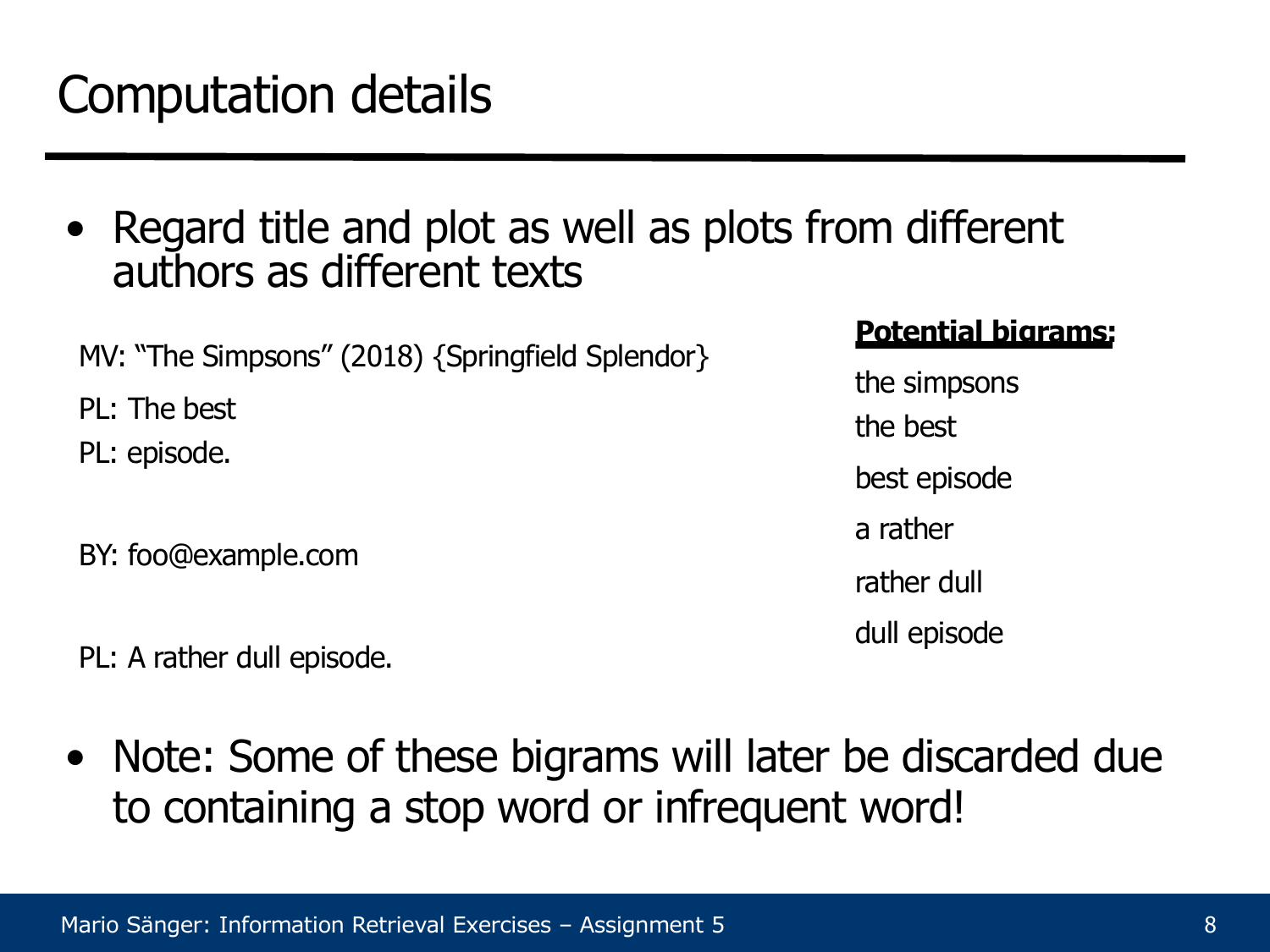### **Submission**

- No Java class skeleton given this time – You may reuse your code from the other assignments!
- Submit executable JAR CoOccurrences Finder.jar
	- Syntax: java –jar CoOccurrencesFinder.jar <plot-file> <output-file>
- Write top 1000 co-occurrences sorted (desc) by score to <output-file>
	- Syntax: <token>\t<token>\t<score>\n

| los    |              | angeles 0.8932607215793057 |
|--------|--------------|----------------------------|
| hong   | kong         | 0.7493632195618951         |
| las    | vegas        | 0.7398075240594926         |
| п      | $\mathbf{S}$ | 0.70640263377721           |
| united | states       | 0.6942972495584153         |

Mario Sänger: Information Retrieval Exercises – Assignment 5 9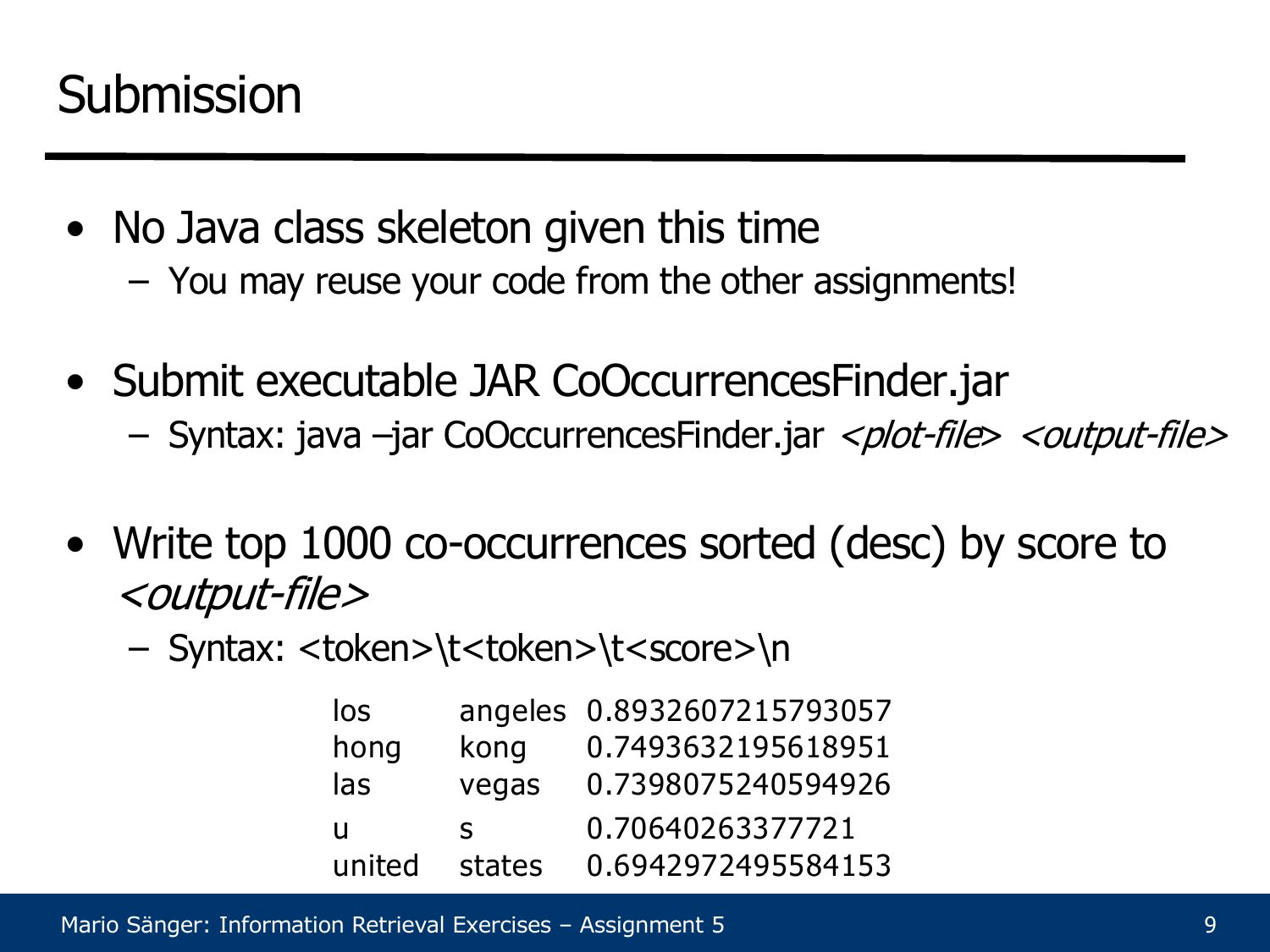### **Submission**

- **Group 1: Wednesday, 11.07., 23:59 (midnight)**
- **Group 2: Friday, 13.07., 23:59 (midnight)**
- Submit a ZIP archive named ass5 < group-name >.zip
	- Java source files of your solution
	- Compiled and executable CoOccurrencesFinder.jar
- Upload archive to the HU-BOX:
	- <https://box.hu-berlin.de/u/d/0a3e0548ea7e4bd5b8d2/>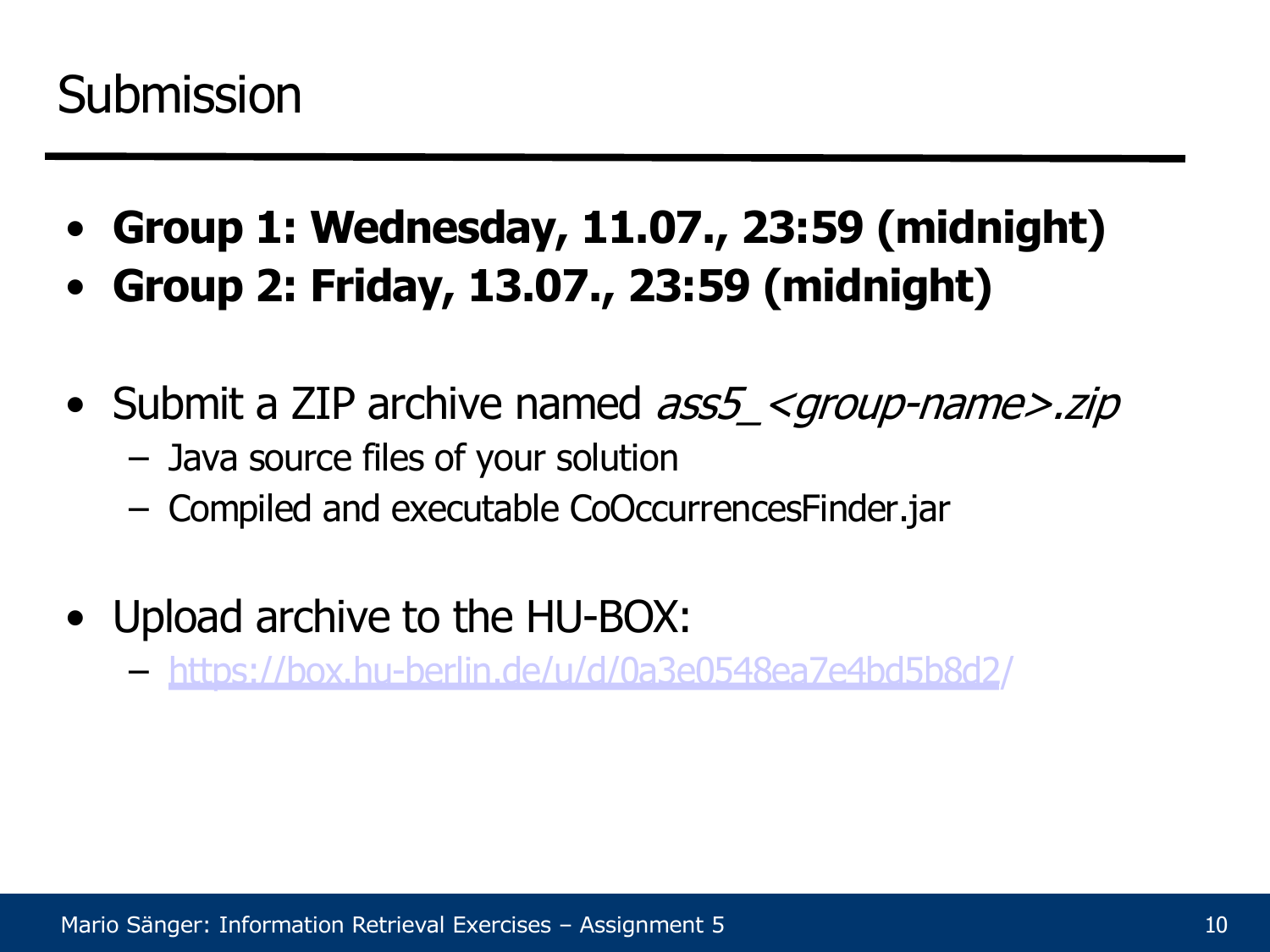#### Presentation of the solutions

- The presentation of the solutions will be given on 16.07. resp. 18.07.
- You are be able to pick when and what you'd like to present (first-come-first-served):
	- Group 1 (Mo): [https://dudle.inf.tu-dresden.de/ire\\_ass5\\_mo/](https://dudle.inf.tu-dresden.de/ire_ass5_mo/)
	- Group 2 (We): [https://dudle.inf.tu-dresden.de/ire\\_ass5\\_we/](https://dudle.inf.tu-dresden.de/ire_ass5_we/)
- Keep in mind that every group has to present at least once to pass the exercise!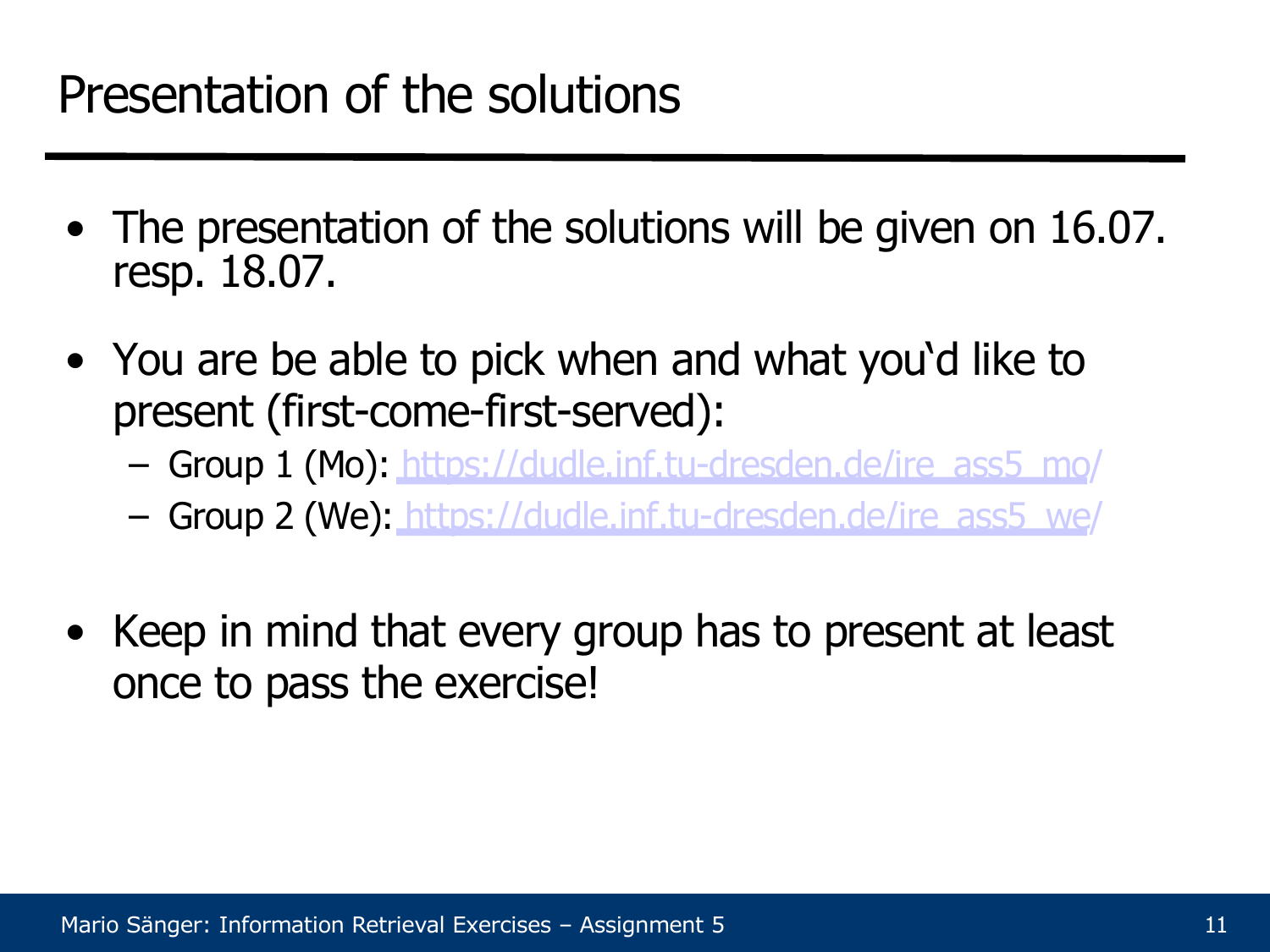# **Competition**

- Parse corpus and compute co-occurrences as fast as possible
- Use memory abundantly (you have up to 50 GB)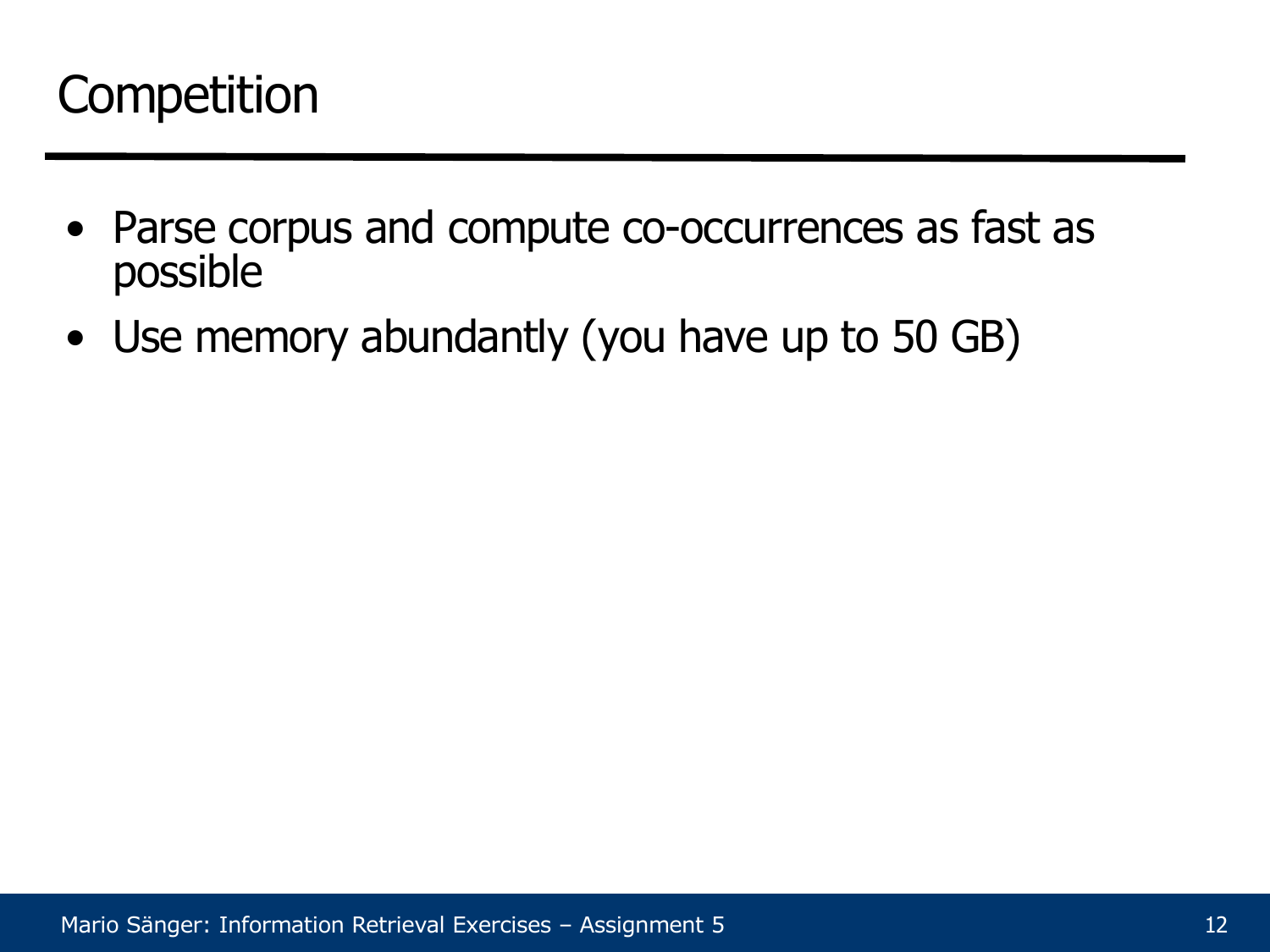# **Checklist**

- Before submitting your results, make sure that you ...
	- ... named your jar CoOccurrencesFinder.jar
	- ... named your submitted archive according to your group name
	- ... included your source code in the submitted archive
	- ... tested your executable JAR on gruenau hosts by running java -jar CoOccurrencesFinder.jar plot.list output.txt (you might have to increase Java heap space, e.g. -Xmx6g)
	- ...made sure the output is syntactically correct